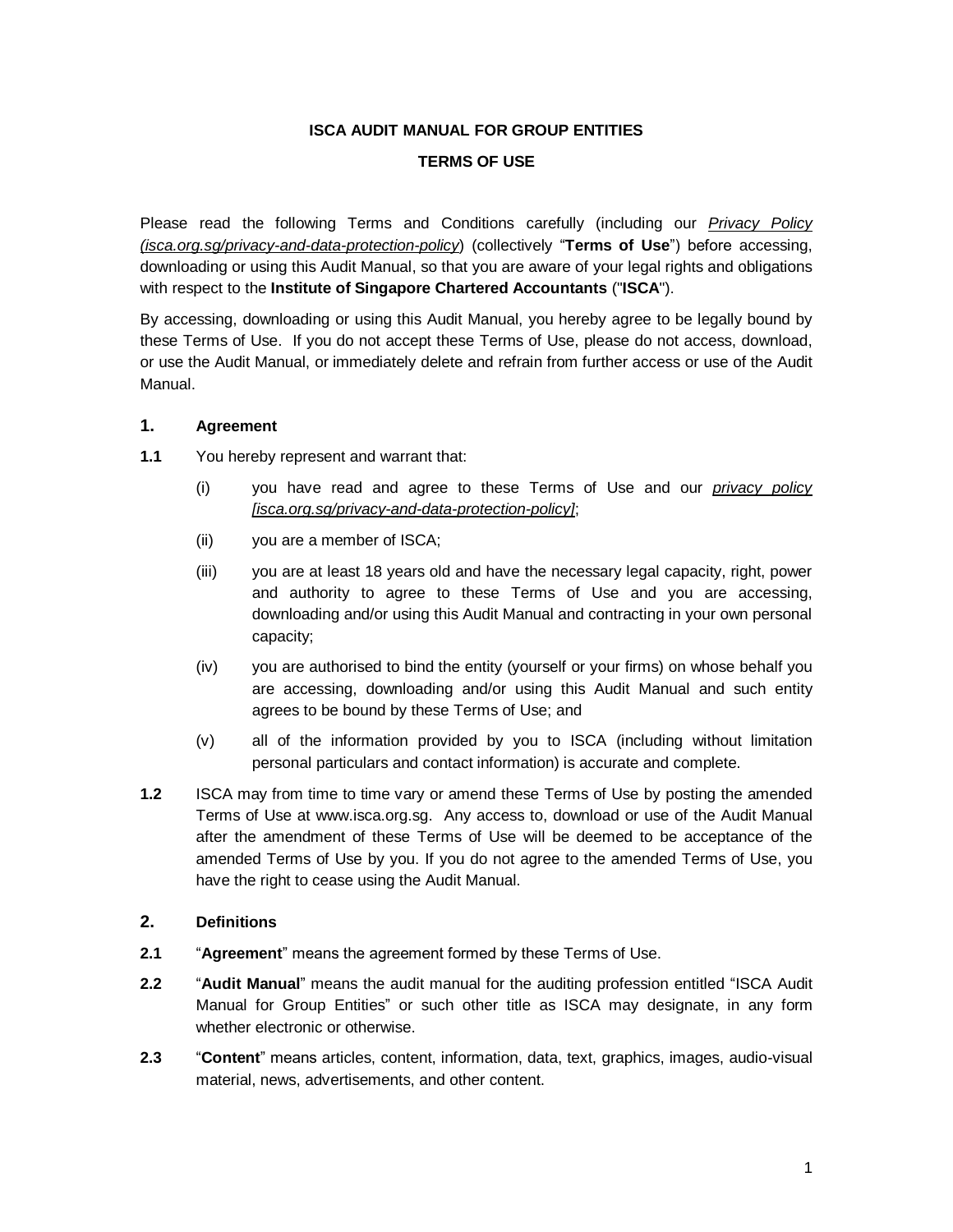- **2.4** "**Device**" means the personal digital assistant, mobile phone, tablet, personal computer, notebook computer, or other electronic device used to access, download or use the Audit Manual.
- **2.5** "**ISCA Content**" means all Content of ISCA that is made available as part of or via the Audit Manual.
- **2.6** "**Servers**" means the computer software, systems and servers hosting, operating, managing, providing or contributing to the Audit Manual.
- **2.7** "**Third Party Content**" means all Content of third parties that is made available as part of or via the Audit Manual, and shall include all Content in the Audit Manual which is licensed from third parties, all advertising and promotional Content, third party websites and links to third party websites.
- **2.8** "**Third Party Products**" means all products and services of third parties referred to or advertised in the Audit Manual and websites linked from the Audit Manual.
- **2.9** "**Virus**" means any virus, worm, macro, adware, Trojan horse, time bombs, error or other damaging or harmful program or components.

# **3. Audit Manual**

- **3.1** The Audit Manual is owned and maintained by ISCA.
- **3.2** ISCA offers the Audit Manual as guidance to auditing professionals and to assist them in the performance of their professional duties. The Content of this Audit Manual is of a general nature and for guidance only. It shall be read in conjunction with the Singapore Companies Act (Cap. 50), the applicable Singapore Standards on Auditing ("**SSAs**") and the applicable Singapore Financial Reporting Standards ("**FRS**") and any other regulatory requirements that are deemed appropriate. It does not purport to contain, and should not be relied upon as containing, professional or expert advice. In the performance of your professional duties, it remains incumbent on you to exercise your own professional judgment or seek independent professional advice and verification if necessary.
- **3.3** Access to, download and use of the Audit Manual may in ISCA's discretion be provided by ISCA free of charge to its members, or at charges to be published by ISCA from time to time.

# **4. Data Protection**

**4.1** If you provide any personal data to us during the registration or download process or otherwise, you consent to our collection, use, processing and disclosure of your personal data in accordance with our Privacy Policy at at http://isca.org.sg/privacy-and-dataprotection-policy/.

# **5. User's Obligations**

<span id="page-1-0"></span>**5.1** The Audit Manual is for your personal use only. You shall not reproduce, modify, alter, adapt, translate, reverse compile, publish, communicate, display, transmit, distribute, sell, trade or exploit for any commercial or other purposes, any portion of, or any access to the Audit Manual.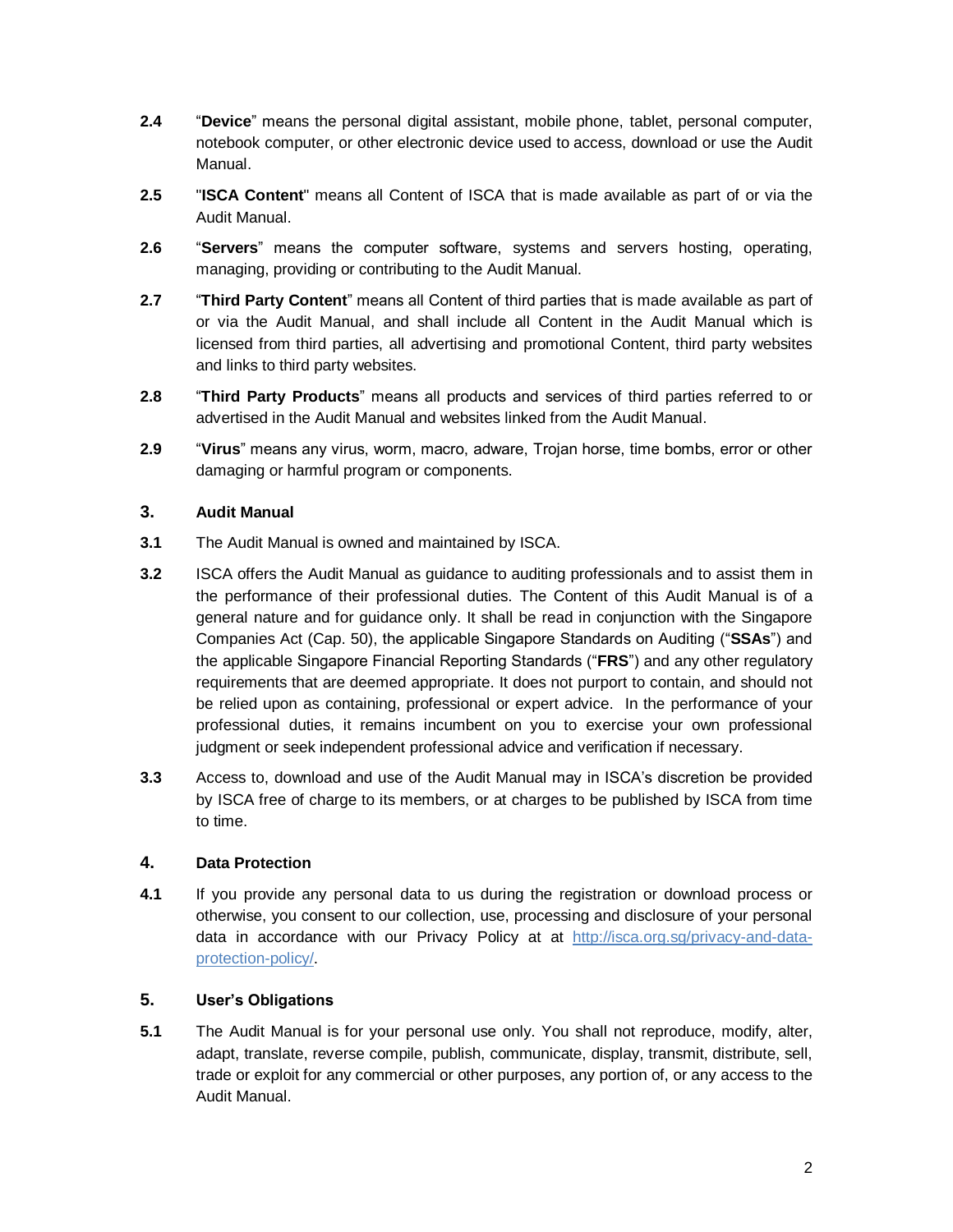- **5.2** Without limiting the generality of **Clause [5.1](#page-1-0)**, you shall not upload, incorporate or transfer the contents of this Audit Manual, or any portion thereof, onto, or facilitate any access via, any form(s) of electronic media, including but not limited to audit software, tools or any other applications, whether such media is developed or authored by you or a third party.
- **5.3** You also hereby undertake:
	- (i) to comply with these Terms of Use, and such other notices or guidelines that may be posted by ISCA to www.isca.org.sg from time to time (which are hereby incorporated by reference into these Terms of Use);
	- (ii) not to use the Audit Manual or any of its Content for any unlawful purpose, and to comply with all applicable laws and regulations, including without limitation, copyright law;
	- (iii) not to hack into, interfere with, tamper with or disrupt any security or security features of the Audit Manual; and
	- (iv) not to use the account of another member at any time, whether with or without his/her permission.
- **5.4** Any infringing, fraudulent, abusive, or otherwise illegal activity shall be grounds for termination of your access to and use of the Audit Manual, at ISCA's sole discretion, and you may be reported to appropriate law-enforcement agencies.
- **5.5** Without prejudice to ISCA's rights of termination under **Claus[e 9](#page-4-0)**, ISCA reserves the right to terminate your access to and use of the Audit Manual if you are in breach of any of these Terms of Use or if ISCA believes that you have been using the Audit Manual for unlawful activity.

#### **6. Intellectual Property**

- **6.1** The copyright and all intellectual property rights in the Audit Manual, and all ISCA Content, including without limitation the copyright in ISCA's compilations of all ISCA Content and Third Party Content, shall vest in and remain with ISCA and its licensors. ISCA's provision to you of access to and use of the Audit Manual shall in no way constitute the grant of a licence under or transfer of ownership of the intellectual property therein.
- **6.2** The trademarks, logos and service marks ("**Marks**") displayed on this Audit Manual are the property of ISCA or other third parties, and all rights to the Marks are expressly reserved by ISCA and relevant third parties. You are not permitted to use the Marks without the prior written consent of ISCA or such third party. Without limiting the generality of the above,
	- (i) "ISCA" and "ISCA logo" are trademarks of ISCA;
	- (ii) All products and product logos are trade marks of ISCA and other owners, as applicable.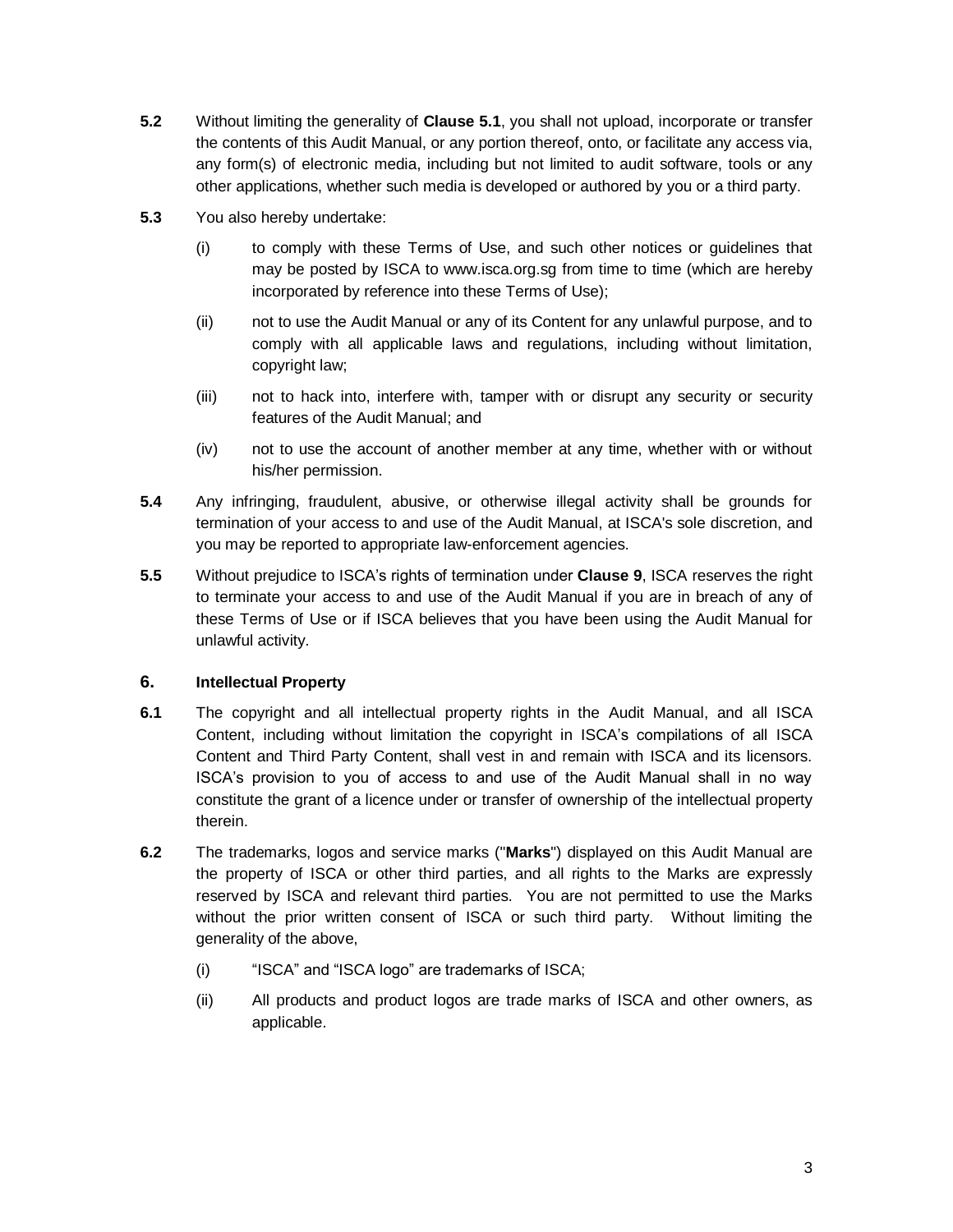## **7. Additional Licences**

- **7.1** The Audit Manual and all its Content are the copyrighted work of ISCA or its content providers, and ISCA reserves and retains all rights in the Audit Manual and ISCA Content. Use of some Content in the Audit Manual may be governed by the terms of an accompanying end user license agreement. You will not be able to download or install any such Content that is accompanied by or includes an end user license agreement unless you agree to the terms of such end user license agreement. If you do not agree to such terms, you will not be able to use such Content.
- **7.2** The Audit Manual may contain or be accompanied by third-party materials that are subject to and provided in accordance with terms that are in addition to or different from the terms set forth in these Terms of Use. You agree to comply with all such terms which may be supplied to you by the providers of such third party materials.

## **8. Disclaimers & Limitations**

- **8.1** While we make every effort to ensure that all Content in the Audit Manual is accurate and complete, we provide the Audit Manual and its Content for informative purposes only and on an "as is", "as available" basis only and without warranties of any kind either express or implied. To the fullest extent permissible pursuant to applicable law, ISCA disclaims all warranties, express or implied, including, but not limited to, implied warranties of title, satisfactory quality, merchantability or fitness for a particular purpose, compliance with description, or the warranty of non-infringement. Without limiting the foregoing:
	- (i) ISCA does not warrant that access to, download or use of the Audit Manual or its Content will be timely, uninterrupted or error-free or without omission, that defects will be corrected, or that the Audit Manual and its Content or the Servers are free of Viruses, or that the access to, download or use of the Audit Manual or any Content in or with any Device will not affect the functionality or performance of the Device. You (and not ISCA) assume the entire cost of all necessary servicing, repair, or correction, including any defect, problem or damage in any Device. You agree not to hold ISCA liable for any loss, damage or expense.
	- (ii) ISCA does not warrant or make any representations regarding the use or the results of the use of the Audit Manual or any Content in terms of their correctness, accuracy, completeness, reliability, compliance with professional standards, or otherwise. The Content made available in the Audit Manual is of a general nature and does not purport to contain, and should not be relied upon as containing, professional or expert advice. You should at all times consult a qualified expert or professional adviser to obtain advice and independent verification of the Content contained in the Audit Manual before making any decision.
- **8.2** You agree that all Third Party Content and Third Party Products, and all statements, offers, information, opinions, materials, from advertisers and other third parties that may be referred or linked to or from this Audit Manual should be used, accepted and relied upon only with care and discretion and at your own risk, and ISCA shall not be responsible for any loss, damage, expense or liability incurred by you arising from such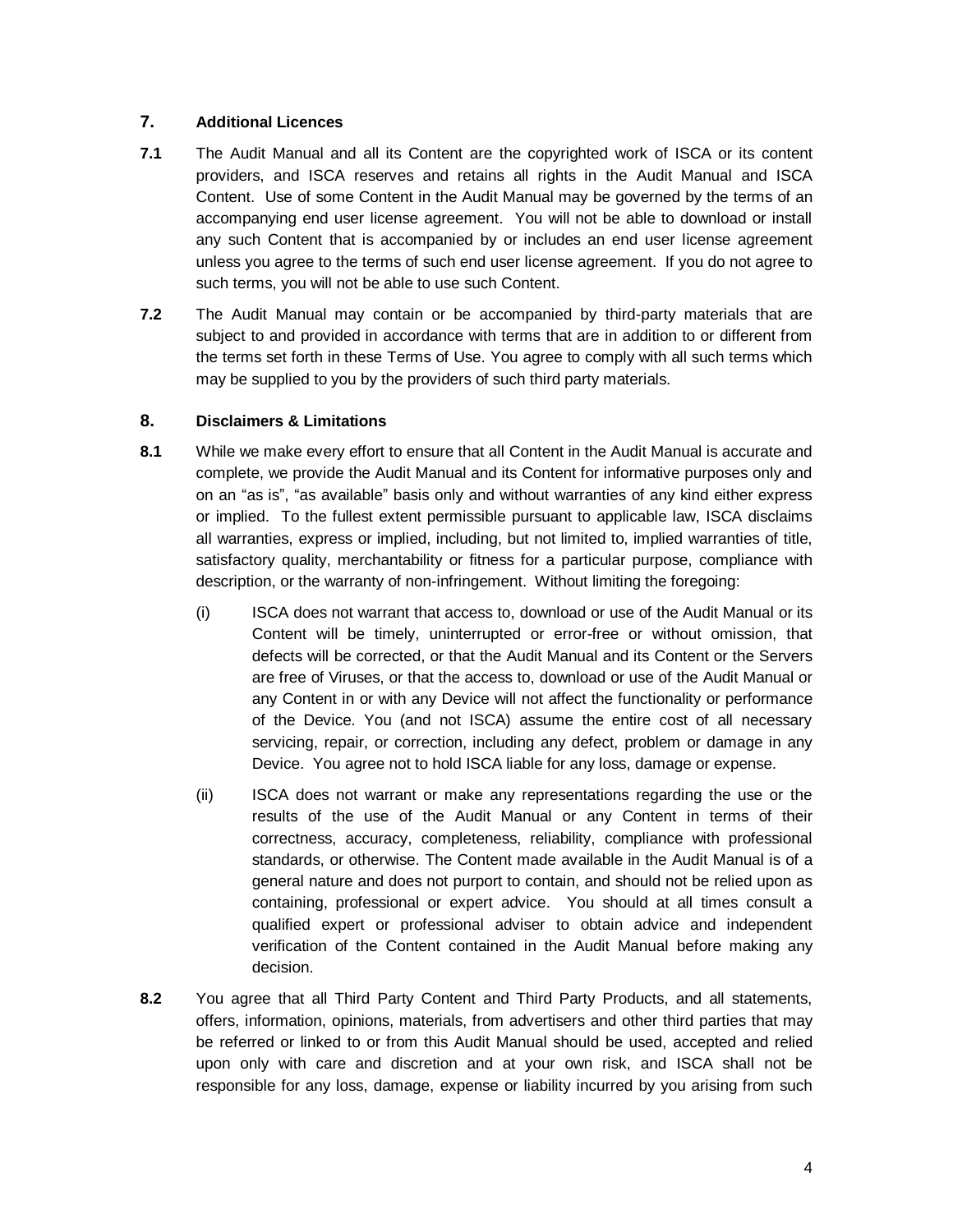use or reliance. ISCA hereby expressly disclaims all liabilities and responsibilities arising in relation to any Third Party Content.

- **8.3** You acknowledge and agree that ISCA does not endorse or recommend, is not an agent, reseller or distributor of, and has no control over Third Party Products, and ISCA hereby expressly disclaims all liabilities and responsibilities arising in relation to any Third Party Products.
- **8.4** You agree that:
	- (i) ISCA shall be entitled at any time, at its sole discretion and without prior notice, to add to, vary, update, terminate, withdraw or suspend access to, download and use of the whole or any part or Content of the Audit Manual without assigning any reason; and
	- (ii) access to or the download or use of the Audit Manual and/or Servers may from time to time be interrupted or encounter technical or other problems and may not necessarily continue uninterrupted or without technical or other errors,

and in any such event, ISCA shall not be liable for any loss, liability or damage which may be incurred as a result.

- **8.5** In no event shall ISCA be liable to you for any damages, losses, expenses, liabilities under any causes of action (whether in contract or tort including, but not limited to negligence, or otherwise) caused through the use of, or the inability to use, the Audit Manual, ISCA Content, Third Party Content, Third Party Products, any Devices, or any other website. In the event that ISCA is liable for damages despite the foregoing provision, you agree that ISCA's aggregate liability to you for any and all causes of action in relation to the Audit Manual and its Content, and the Agreement, shall not exceed One Thousand Singapore Dollars (S\$1,000).
- **8.6** Under no circumstances, including but not limited to negligence, shall ISCA be liable for any indirect, special, consequential, or incidental damages that result from the access to, download or use of, or the inability to access, download or use, the Audit Manual, its Content, or any other website, even if ISCA or an ISCA-authorised representative has been advised of the possibility of such damages.
- **8.7** You agree that the above exclusions and limitations of liability enable the Audit Manual and its Content to be provided by ISCA at either reasonable costs or no costs to you.

#### <span id="page-4-0"></span>**9. Termination**

**9.1** You agree that ISCA has the right in its sole discretion and without notice to restrict, suspend, or terminate your access to and use of all or any part of the Audit Manual, without assigning any reason.

#### **10. Jurisdictional Issues**

**10.1** This Audit Manual is owned by ISCA and its licensors and provided by ISCA for use only in Singapore. ISCA makes no representation that the Audit Manual or its Content are appropriate or available for use in your location. You shall not use this Audit Manual or any Content outside Singapore without the prior written approval of ISCA, and even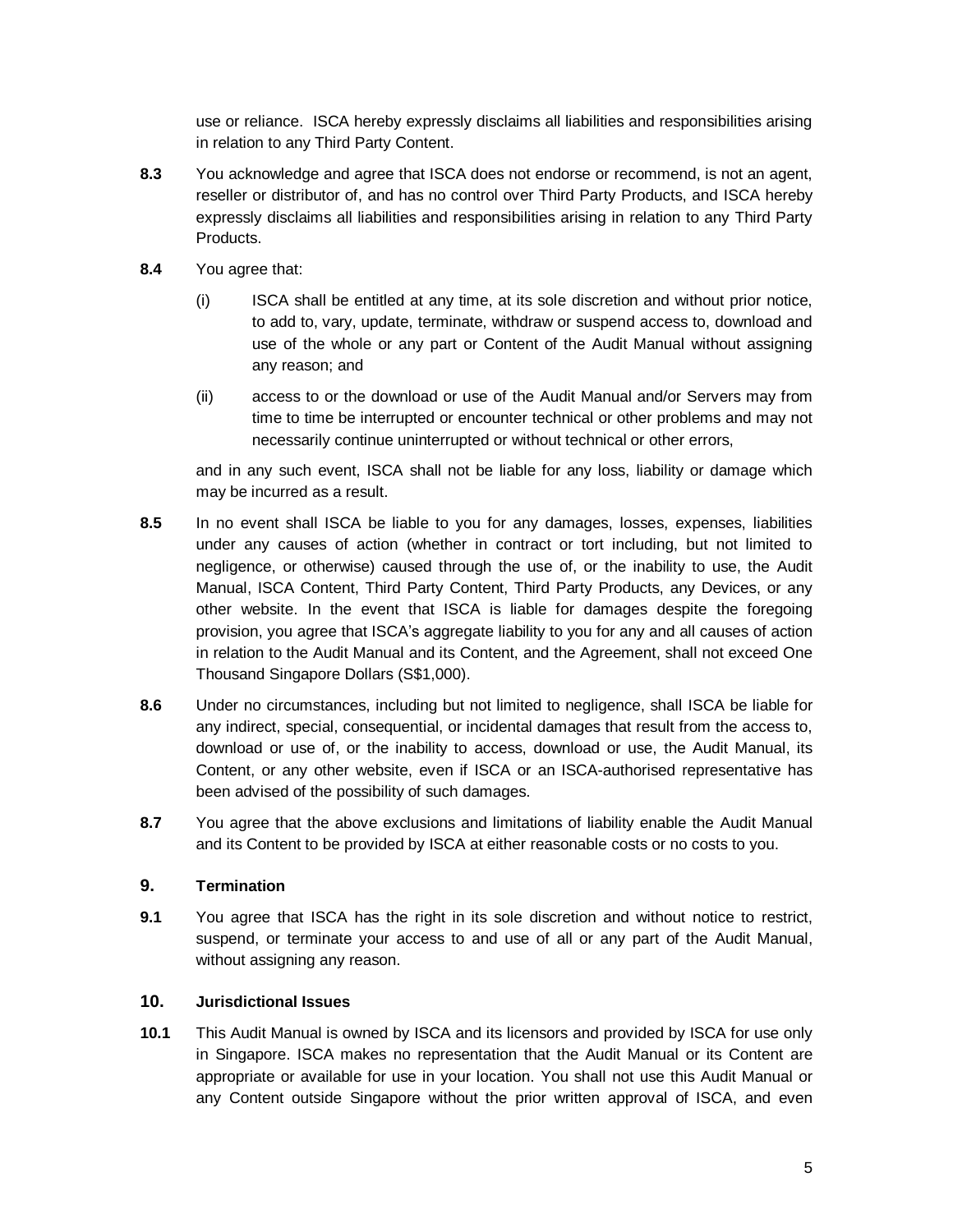where such approval is granted, such use shall be at your own risk and initiative and you are responsible for compliance with local laws, if and to the extent local laws are applicable.

## **11. Indemnity**

- **11.1** You agree to indemnify and hold ISCA, and its subsidiaries, affiliates, officers, agents, partners, and employees, harmless from all claims, demands, actions, proceedings, liabilities (including statutory liability and liability to third parties), penalties, and costs (including without limitation, legal costs on a full indemnity basis), awards, losses and/or expenses, due to or arising out of:
	- (i) your access to, download and use of the Audit Manual;
	- (ii) your breach of any terms and conditions of these Terms of Use; and
	- (iii) your violation of any rights of another person or entity.

## **12. Severability**

**12.1** If any provision of these Terms of Use is found to be illegal, void or unenforceable under any law that is applicable hereto or if any court of competent jurisdiction in a final decision so determines, these Terms of Use shall continue in force save that such provision shall be deemed to be deleted.

#### **13. Relationship of Parties**

**13.1** Nothing in these Terms of Use shall constitute or be deemed to constitute an agency, partnership or joint venture between ISCA and you and neither party shall have any authority to bind the other in any way.

#### **14. Waiver**

**14.1** A failure by ISCA to exercise or enforce any rights conferred upon it by these Terms of Use shall not be deemed to be a waiver or variation of any such rights or operate so as to bar the exercise or enforcement thereof at any subsequent time or times.

#### **15. Rights of Third Parties**

**15.1** A person or entity who is not a party to this Agreement shall have no right under the Contracts (Rights of Third Parties) Act (Cap. 53B) to enforce any term of this Agreement, regardless of whether such person or entity has been identified by name, as a member of a class or as answering a particular description.

#### **16. Force Majeure**

**16.1** No party shall not be liable for any failure to perform its obligations under this Agreement if the failure results from a Force Majeure Event (defined below), provided always that whenever possible, the affected party will resume that obligation as soon as the Force Majeure Event occasioning the failure ceases or abates.